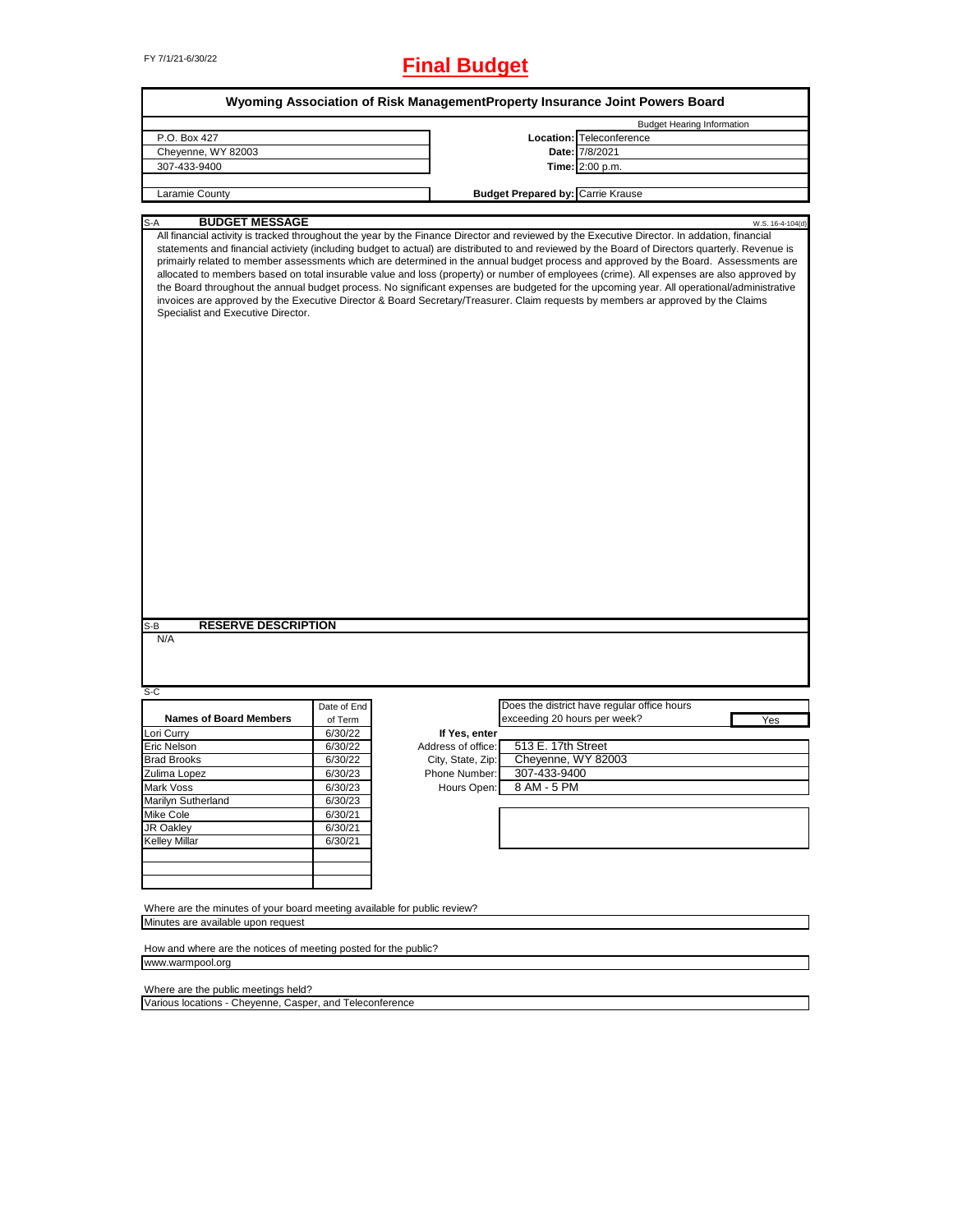### **FINAL BUDGET SUMMARY**

|       | <b>OVERVIEW</b>                                             | 2019-2020<br>Actual | 2020-2021<br>Estimated | 2021-2022<br>Proposed | Final Approval |
|-------|-------------------------------------------------------------|---------------------|------------------------|-----------------------|----------------|
|       |                                                             |                     |                        |                       |                |
| $S-1$ | <b>Total Budgeted Expenditures</b>                          | \$5,529,262         | \$6,647,074            | \$6,838,806           | \$6,838,806    |
| $S-2$ | <b>Total Principal to Pay on Debt</b>                       | \$0                 | \$0                    | \$0                   | \$0            |
| $S-3$ | <b>Total Change to Restricted Funds</b>                     | \$0                 | \$0                    | \$0                   | \$0            |
|       |                                                             |                     |                        |                       |                |
| $S-4$ | <b>Total General Fund and Forecasted Revenues Available</b> | \$12,925,526        | \$13,842,481           | \$14,034,213          | \$14,034,213   |
|       |                                                             |                     |                        |                       |                |
| $S-5$ | Amount requested from County Commissioners                  | \$0                 | \$0                    | \$0                   | \$0            |
|       |                                                             |                     |                        |                       |                |
| $S-6$ | <b>Additional Funding Needed:</b>                           |                     |                        | \$0                   | \$0            |

|                  | <b>REVENUE SUMMARY</b>                           |                                                                             | 2020-2021       | 2021-2022             | <b>Final Approval</b> |
|------------------|--------------------------------------------------|-----------------------------------------------------------------------------|-----------------|-----------------------|-----------------------|
|                  |                                                  | Actual                                                                      | Estimated       | Proposed              |                       |
|                  |                                                  |                                                                             |                 |                       |                       |
| $S-7$            | <b>Operating Revenues</b>                        | \$5,745,298                                                                 | \$6,647,074     | \$6,838,806           | \$6,838,806           |
| $S-8$            | Tax levy (From the County Treasurer)             | \$0                                                                         | \$0             | \$0                   | \$0                   |
| $S-9$            | <b>Government Support</b>                        | \$0                                                                         | \$0             | \$0                   | \$0                   |
| $S-10$           | <b>Grants</b>                                    | \$0                                                                         | \$0             | \$0                   | \$0                   |
| $S-11$           | Other County Support (Not from Co. Treas.)       | \$0                                                                         | \$0             | \$0                   | \$0                   |
| $S-12$           | <b>Miscellaneous</b>                             | \$90.821                                                                    | \$106.000       | \$0                   | \$0                   |
| $S-13$           | <b>Other Forecasted Revenue</b>                  | \$0                                                                         | \$0             | \$0                   | \$0                   |
|                  |                                                  |                                                                             |                 |                       |                       |
| $S-14$           | <b>Total Revenue</b>                             | \$5,836,119                                                                 | \$6,753,074     | \$6,838,806           | \$6.838.806           |
|                  | FY 7/1/21-6/30/22                                | Wyoming Association of Risk ManagementProperty Insurance Joint Powers Board |                 |                       |                       |
|                  | <b>EXPENDITURE SUMMARY</b>                       | 2019-2020                                                                   | 2020-2021       | 2021-2022             | <b>Final Approval</b> |
|                  |                                                  | Actual                                                                      | Estimated       | Proposed              |                       |
|                  |                                                  |                                                                             |                 |                       |                       |
| $S-15$           | <b>Capital Outlay</b>                            | \$0                                                                         | \$0             | \$0                   | \$0                   |
| $S-16$           | <b>Interest and Fees On Debt</b>                 | \$0                                                                         | \$0             | \$0                   | \$0                   |
| $S-17$           | Administration                                   | \$24,328                                                                    | \$31,500        | \$31,500              | \$31,500              |
| $S-18$           | <b>Operations</b>                                | \$5,504,934                                                                 | \$6,615,574     | \$6,807,306           | \$6,807,306           |
| $S-19$           | <b>Indirect Costs</b>                            | \$0                                                                         | \$0             | \$0                   | \$0                   |
| S-20R            | <b>Expenditures paid by Reserves</b>             | \$0                                                                         | \$0             | \$0                   | \$0                   |
| $S-20$           | <b>Total Expenditures</b>                        | \$5,529,262                                                                 | \$6,647,074     | \$6,838,806           | \$6,838,806           |
|                  |                                                  |                                                                             |                 |                       |                       |
|                  | <b>DEBT SUMMARY</b>                              | 2019-2020                                                                   | 2020-2021       | 2021-2022             | <b>Final Approval</b> |
|                  |                                                  | Actual                                                                      | Estimated       | Proposed              |                       |
|                  |                                                  |                                                                             |                 |                       |                       |
| $S-21$           | <b>Principal Paid on Debt</b>                    | \$0                                                                         | \$0             | \$0                   | \$0                   |
|                  |                                                  | 2019-2020                                                                   | 2020-2021       |                       |                       |
|                  | <b>CASH AND INVESTMENTS</b>                      | Actual                                                                      | Estimated       | 2021-2022<br>Proposed | <b>Final Approval</b> |
|                  |                                                  |                                                                             |                 |                       |                       |
| $S-22$           | <b>TOTAL GENERAL FUNDS</b>                       | \$7,089,407                                                                 | \$7,089,407     | \$7,195,407           | \$7,195,407           |
|                  |                                                  |                                                                             |                 |                       |                       |
|                  | <b>Summary of Reserve Funds</b>                  |                                                                             |                 |                       |                       |
| $S-23$           | <b>Beginning Balance in Reserve Accounts</b>     |                                                                             |                 |                       |                       |
| $S-24$           | a. Sinking and Debt Service Funds                | \$0                                                                         | \$0             | \$0                   | \$0                   |
| $S-25$           | b. Reserves                                      | \$0                                                                         | \$0             | \$0                   | $\overline{30}$       |
| $S-26$           | c. Bond Funds                                    | \$0                                                                         | \$0             | \$0                   | \$0                   |
|                  | Total Reserves (a+b+c)                           | \$0                                                                         | \$0             | \$0                   | \$0                   |
| $S-27$           | Amount to be added                               |                                                                             |                 |                       |                       |
|                  |                                                  | \$0                                                                         | \$0             | \$0                   | \$0                   |
| $S-28$<br>$S-29$ | a. Sinking and Debt Service Funds<br>b. Reserves | \$0                                                                         | \$0             | \$0                   | \$0                   |
| $S-30$           | c. Bond Funds                                    | \$0                                                                         | \$0             | \$0                   | \$0                   |
|                  |                                                  | \$0                                                                         | \$0             | \$0                   | \$0                   |
|                  | Total to be added (a+b+c)                        |                                                                             |                 |                       |                       |
| $S-31$           | <b>Subtotal</b>                                  | \$0                                                                         | \$0             | \$0                   | \$0                   |
| $S-32$           | <b>Less Total to be spent</b>                    | \$0                                                                         | \$0             | \$0                   | \$0                   |
| $S-33$           | TOTAL RESERVES AT END OF FISCAL YEAR             | \$0                                                                         | $\overline{50}$ | \$0                   | \$0                   |
|                  |                                                  |                                                                             |                 |                       | <b>End of Summary</b> |
|                  |                                                  |                                                                             |                 |                       |                       |

*Budget Officer / District Official (if not same as "Submitted by")*

Date adopted by Special District \_\_

| <b>DISTRICT ADDRESS: P.O. Box 427</b> |                    | <b>PREPARED BY: Carrie Krause</b> |  |
|---------------------------------------|--------------------|-----------------------------------|--|
|                                       | Chevenne, WY 82003 |                                   |  |

**DISTRICT PHONE:** 307-433-9400

1/23/19 *Form approved by Wyoming Department of Audit, Public Funds Division Prepared in compliance with the Uniform Municipal Fiscal Procedures Act (W.S. 16-4-101 through 124) as it applies.*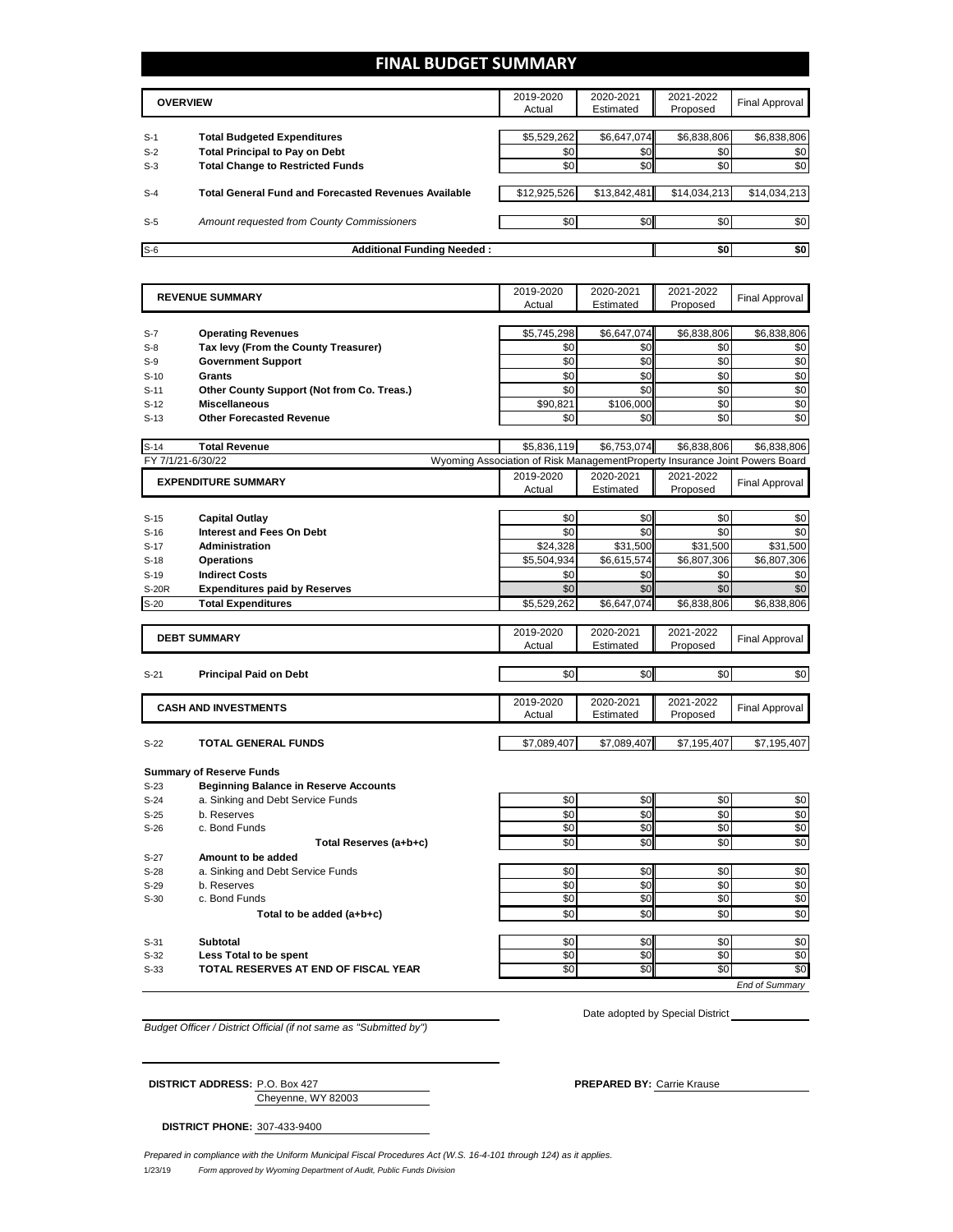Wyoming Association of Risk ManagementProperty Ins **NAME OF DISTRICT/BOARD**

**FYE** 6/30/2022

|           | <b>NAME OF DISTRIGHBOARD</b>                   |                                 |                         |                          |                       |                       |
|-----------|------------------------------------------------|---------------------------------|-------------------------|--------------------------|-----------------------|-----------------------|
|           | PROPERTY TAXES AND ASSESSMENTS                 |                                 |                         |                          |                       |                       |
|           |                                                |                                 |                         |                          |                       |                       |
|           |                                                | <b>DOA Chart</b><br>of Accounts | 2019-2020<br>Actual     | 2020-2021<br>Estimated   | 2021-2022<br>Proposed | <b>Final Approval</b> |
| $R-1$     | <b>Property Taxes and Assessments Received</b> |                                 |                         |                          |                       |                       |
| $R-1.1$   | Tax Levy (From the County Treasurer)           | 4001                            |                         |                          |                       |                       |
| R-1.2     | Other County Support (see note on the right)   | 4005                            |                         |                          |                       |                       |
|           | <b>FORECASTED REVENUE</b>                      |                                 |                         |                          |                       |                       |
|           |                                                |                                 |                         |                          |                       |                       |
|           |                                                | <b>DOA Chart</b><br>of Accounts | 2019-2020<br>Actual     | 2020-2021<br>Estimated   | 2021-2022<br>Proposed | <b>Final Approval</b> |
| $R-2$     | <b>Revenues from Other Governments</b>         |                                 |                         |                          |                       |                       |
| $R - 2.1$ | State Aid                                      | 4211                            |                         |                          |                       |                       |
|           | R-2.2 Additional County Aid (non-treasurer)    | 4237                            |                         |                          |                       |                       |
|           | R-2.3 City (or Town) Aid                       | 4237                            |                         |                          |                       |                       |
|           | R-2.4 Other (Specify)                          | 4237                            |                         |                          |                       |                       |
| $R - 2.5$ | <b>Total Government Support</b>                |                                 | \$0                     | \$0                      | $\sqrt{6}$            | \$0                   |
| $R-3$     | <b>Operating Revenues</b>                      |                                 |                         |                          |                       |                       |
| $R - 3.1$ | <b>Customer Charges</b>                        | 4300                            | \$5,745,298             | \$6,647,074              | \$6,838,806           | \$6,838,806           |
|           | R-3.2 Sales of Goods or Services               | 4300                            |                         |                          |                       |                       |
|           | R-3.3 Other Assessments                        | 4503                            |                         |                          |                       |                       |
| $R - 3.4$ | <b>Total Operating Revenues</b>                |                                 | \$5,745,298             | \$6,647,074              | \$6,838,806           | \$6,838,806           |
| $R-4$     | Grants                                         |                                 |                         |                          |                       |                       |
| $R - 4.1$ | <b>Direct Federal Grants</b>                   | 4201                            |                         |                          |                       |                       |
|           | R-4.2 Federal Grants thru State Agencies       | 4201                            |                         |                          |                       |                       |
|           | R-4.3 Grants from State Agencies               | 4211                            |                         |                          |                       |                       |
| $R - 4.4$ | <b>Total Grants</b>                            |                                 | \$0                     | \$0                      | \$0                   | \$0                   |
| $R-5$     | <b>Miscellaneous Revenue</b>                   |                                 |                         |                          |                       |                       |
| $R-5.1$   | Interest                                       | 4501<br>4500                    | \$90,821                | \$106,000                | \$0                   |                       |
| R-5.3     | R-5.2 Other: Specify<br>Other: Additional      |                                 |                         |                          |                       |                       |
| $R - 5.4$ | <b>Total Miscellaneous</b>                     |                                 |                         |                          | \$0                   | \$0                   |
|           | <b>Total Forecasted Revenue</b>                |                                 | \$90,821<br>\$5,836,119 | \$106,000<br>\$6,753,074 | \$6,838,806           | \$6,838,806           |
| $R-5.5$   |                                                |                                 |                         |                          |                       |                       |
| $R-6$     | <b>Other Forecasted Revenue</b>                |                                 |                         |                          |                       |                       |
| $R-6.1$   | a. Other past due as estimated by Co. Treas.   | 4004                            |                         |                          |                       |                       |
| $R-6.2$   | b. Other forecasted revenue (specify):         |                                 |                         |                          |                       |                       |
| $R-6.3$   |                                                | 4500                            |                         |                          |                       |                       |
| $R-6.4$   |                                                | 4500                            |                         |                          |                       |                       |
| $R-6.5$   |                                                |                                 |                         |                          |                       |                       |
| $R-6.6$   | Total Other Forecasted Revenue (a+b)           |                                 | \$0                     | \$0                      | \$0                   | \$0                   |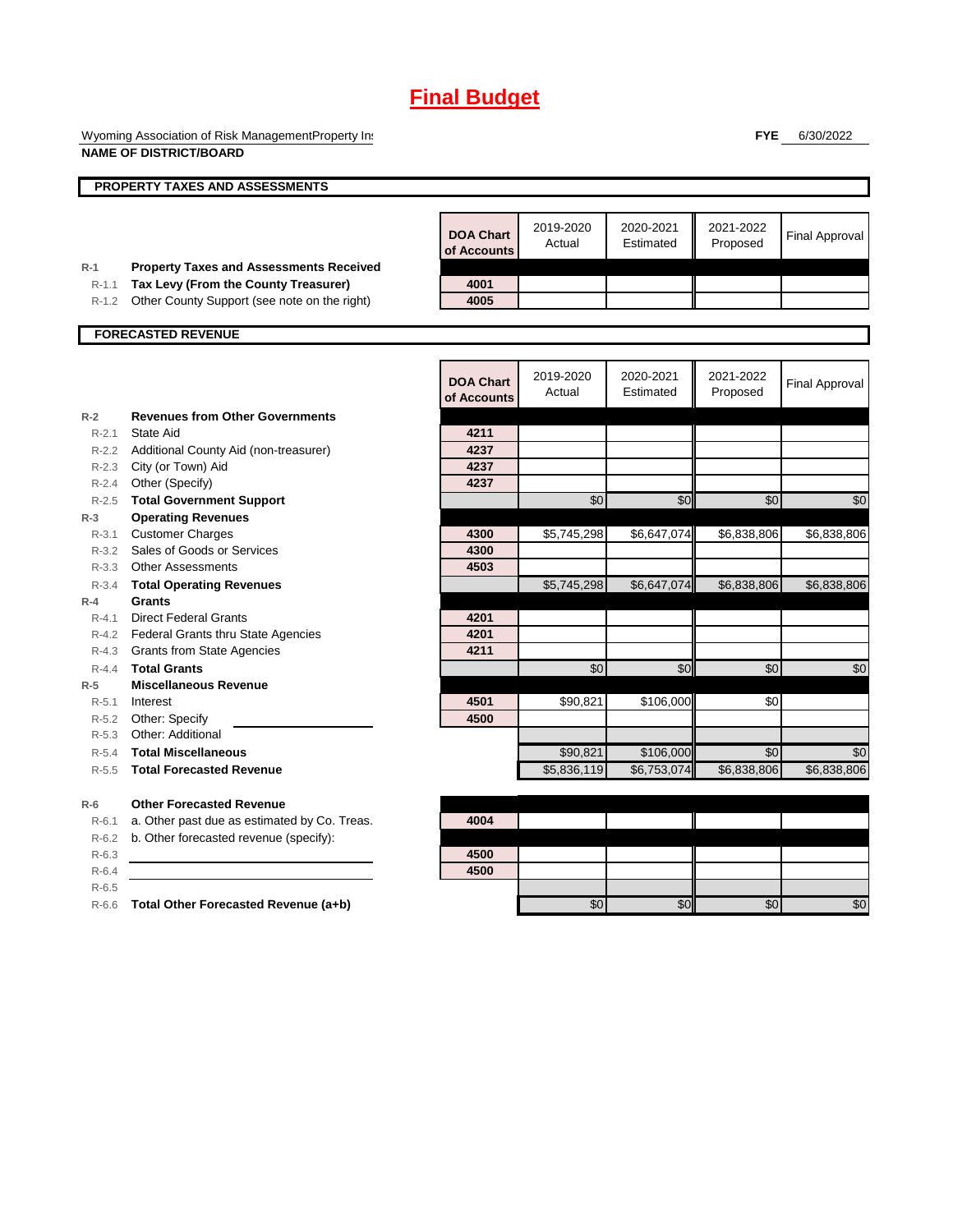### **CAPITAL OUTLAY BUDGET**

|           |                             | vi nuuv |
|-----------|-----------------------------|---------|
| $E-1$     | <b>Capital Outlay</b>       |         |
| $E - 1.1$ | <b>Real Property</b>        | 6201    |
| $E - 1.2$ | Vehicles                    | 6210    |
| $E-1.3$   | <b>Office Equipment</b>     | 6211    |
| $E - 1.4$ | Other (Specify)             |         |
| $E - 1.5$ |                             | 6200    |
| $E-1.6$   |                             | 6200    |
| $E - 1.7$ |                             |         |
| $E - 1.8$ | <b>TOTAL CAPITAL OUTLAY</b> |         |
|           |                             |         |

| <b>DOA Chart</b><br>of Accounts | 2019-2020<br>Actual | 2020-2021<br>Estimated | 2021-2022<br>Proposed | Final Approval |
|---------------------------------|---------------------|------------------------|-----------------------|----------------|
|                                 |                     |                        |                       |                |
| 6201                            |                     |                        |                       |                |
| 6210                            |                     |                        |                       |                |
| 6211                            |                     |                        |                       |                |
|                                 |                     |                        |                       |                |
| 6200                            |                     |                        |                       |                |
| 6200                            |                     |                        |                       |                |
|                                 |                     |                        |                       |                |
|                                 | \$0                 | ¢٢                     | \$C                   | \$0            |

#### **ADMINISTRATION BUDGET**

|           |                                      | <b>DOA Chart</b><br>of Accounts | 2019-2020<br>Actual | 2020-2021<br>Estimated | 2021-2022<br>Proposed | <b>Final Approval</b> |
|-----------|--------------------------------------|---------------------------------|---------------------|------------------------|-----------------------|-----------------------|
| $E-2$     | <b>Personnel Services</b>            |                                 |                     |                        |                       |                       |
| $E - 2.1$ | Administrator                        | 7002                            |                     |                        |                       |                       |
| $E - 2.2$ | Secretary                            | 7003                            |                     |                        |                       |                       |
| $E - 2.3$ | Clerical                             | 7004                            |                     |                        |                       |                       |
| $E - 2.4$ | Other (Specify)                      |                                 |                     |                        |                       |                       |
| $E - 2.5$ |                                      | 7005                            |                     |                        |                       |                       |
| $E - 2.6$ |                                      | 7005                            |                     |                        |                       |                       |
| $E - 2.7$ |                                      |                                 |                     |                        |                       |                       |
| $E-3$     | <b>Board Expenses</b>                |                                 |                     |                        |                       |                       |
| $E - 3.1$ | Travel                               | 7011                            | \$4,941             | \$8,000                | \$8,000               | \$8,000               |
| $E - 3.2$ | Mileage                              | 7012                            |                     |                        |                       |                       |
| $E - 3.3$ | Other (Specify)                      |                                 |                     |                        |                       |                       |
| $E - 3.4$ |                                      | 7013                            |                     |                        |                       |                       |
| $E - 3.5$ |                                      | 7013                            |                     |                        |                       |                       |
| $E - 3.6$ |                                      |                                 |                     |                        |                       |                       |
| $E-4$     | <b>Contractual Services</b>          |                                 |                     |                        |                       |                       |
| $E - 4.1$ | Legal                                | 7021                            | \$4,856             | \$4,000                | \$4,000               | \$4,000               |
| $E - 4.2$ | Accounting/Auditing                  | 7022                            | \$9,175             | \$9,500                | \$9,500               | \$9,500               |
| $E - 4.3$ | Other (Specify)                      |                                 |                     |                        |                       |                       |
| $E - 4.4$ |                                      | 7023                            |                     |                        |                       |                       |
| $E-4.5$   |                                      | 7023                            |                     |                        |                       |                       |
| $E-4.6$   |                                      |                                 |                     |                        |                       |                       |
| $E-5$     | <b>Other Administrative Expenses</b> |                                 |                     |                        |                       |                       |
| $E - 5.1$ | <b>Office Supplies</b>               | 7031                            | \$1,131             | \$1,500                | \$1,500               | \$1,500               |
| $E - 5.2$ | Office equipment, rent & repair      | 7032                            |                     |                        |                       |                       |
| $E - 5.3$ | Education                            | 7033                            |                     |                        |                       |                       |
| $E - 5.4$ | Registrations                        | 7034                            |                     |                        |                       |                       |
| $E - 5.5$ | Other (Specify)                      |                                 |                     |                        |                       |                       |
| $E-5.6$   | Freight & Postage                    | 7035                            | \$294               | \$1,000                | \$1,000               | \$1,000               |
| $E - 5.7$ | Telephone/Internet/Website           | 7035                            | \$1,330             | \$2,500                | \$2,500               | \$2,500               |
| $E - 5.8$ | see additional details               |                                 | \$2,601             | \$5,000                | \$5,000               | \$5,000               |
| $E-6$     | <b>TOTAL ADMINISTRATION</b>          |                                 | \$24,328            | \$31,500               | \$31,500              | \$31,500              |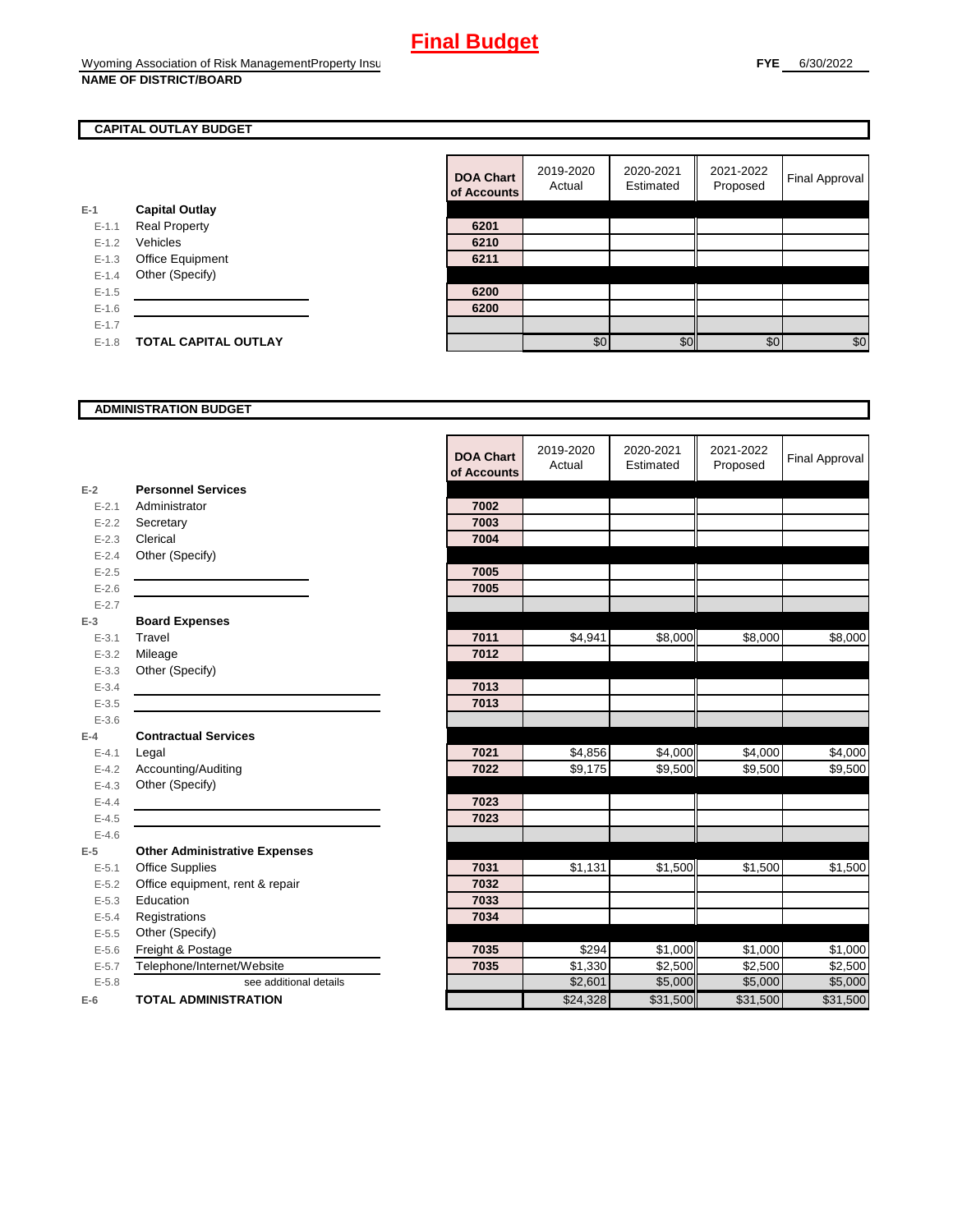#### **OPERATIONS BUDGET**

|                      |                                                     | <b>DOA Chart</b><br>of Accounts | 2019-2020<br>Actual | 2020-2021<br>Estimated | 2021-2022<br>Proposed | <b>Final Approval</b> |
|----------------------|-----------------------------------------------------|---------------------------------|---------------------|------------------------|-----------------------|-----------------------|
| $E-7$                | <b>Personnel Services</b>                           |                                 |                     |                        |                       |                       |
| $E - 7.1$            | Wages--Operations                                   | 7202                            |                     |                        |                       |                       |
| $E - 7.2$            | <b>Service Contracts</b>                            | 7203                            |                     |                        |                       |                       |
| $E - 7.3$            | Other (Specify)                                     |                                 |                     |                        |                       |                       |
| $E - 7.4$            |                                                     | 7204                            |                     |                        |                       |                       |
| $E - 7.5$            |                                                     | 7204                            |                     |                        |                       |                       |
| $E - 7.6$            |                                                     |                                 |                     |                        |                       |                       |
| $E-8$                | <b>Travel</b>                                       |                                 |                     |                        |                       |                       |
| $E - 8.1$            | Mileage                                             | 7211                            | \$3,001             | \$10,000               | \$10,000              | \$10,000              |
| $E - 8.2$            | Other (Specify)                                     |                                 |                     |                        |                       |                       |
| $E - 8.3$            |                                                     | 7212                            |                     |                        |                       |                       |
| $E - 8.4$            |                                                     | 7212                            |                     |                        |                       |                       |
| $E - 8.5$            |                                                     |                                 |                     |                        |                       |                       |
| $E-9$                | <b>Operating supplies (List)</b>                    |                                 |                     |                        |                       |                       |
| $E-9.1$              | <b>SinglePoint Services</b>                         | 7220                            | \$139               | \$500                  | \$500                 | \$500                 |
| $E-9.2$              | Equipment                                           | 7220                            | \$14,033            | \$15,000               | $\overline{$}15,000$  | \$15,000              |
| $E - 9.3$            |                                                     | 7220                            |                     |                        |                       |                       |
| $E - 9.4$            |                                                     | 7220                            |                     |                        |                       |                       |
| $E-9.5$              |                                                     |                                 |                     |                        |                       |                       |
| $E-10$               | <b>Program Services (List)</b>                      |                                 |                     |                        |                       |                       |
| $E-10.1$             | <b>Training Expenses</b>                            | 7230                            | \$0                 | \$5,000                | \$5,000               | \$5,000               |
| $E-10.2$             | <b>Claims Expense</b>                               | 7230                            | \$1,326,138         | \$1,551,000            | \$2,220,000           | \$2,220,000           |
| $E-10.3$             | <b>Loss Control</b>                                 | 7230                            | \$30,451            | \$40,000               | \$40,000              | \$40,000              |
| $E-10.4$             | <b>Insurance Premiums</b>                           | 7230                            | \$3,973,922         | \$4,830,824            | \$4,353,556           | \$4,353,556           |
| $E-10.5$             |                                                     |                                 |                     |                        |                       |                       |
| $E-11$               | <b>Contractual Arrangements (List)</b>              |                                 |                     |                        |                       |                       |
| $E-11.1$             | Actuary                                             | 7400<br>7400                    | \$3,500             | \$4,500                | \$4,500               | \$4,500               |
| $E-11.2$             |                                                     | 7400                            |                     |                        |                       |                       |
| $E-11.3$             |                                                     | 7400                            |                     |                        |                       |                       |
| $E-11.4$<br>$E-11.5$ |                                                     |                                 |                     |                        |                       |                       |
|                      |                                                     |                                 |                     |                        |                       |                       |
| $E-12$               | <b>Other operations (Specify)</b>                   |                                 | \$0                 |                        | \$5,000               |                       |
| $E-12.1$<br>$E-12.2$ | Claims & Risk Expense<br><b>WARM Admin Expenses</b> | 7450<br>7450                    | \$153,750           | \$5,000<br>\$153,750   | \$153,750             | \$5,000<br>\$153,750  |
| $E-12.3$             |                                                     | 7450                            |                     |                        |                       |                       |
| $E-12.4$             |                                                     | 7450                            |                     |                        |                       |                       |
| $E-12.5$             |                                                     |                                 |                     |                        |                       |                       |
| $E-13$               | <b>TOTAL OPERATIONS</b>                             |                                 | \$5,504,934         | \$6,615,574            | \$6,807,306           | \$6,807,306           |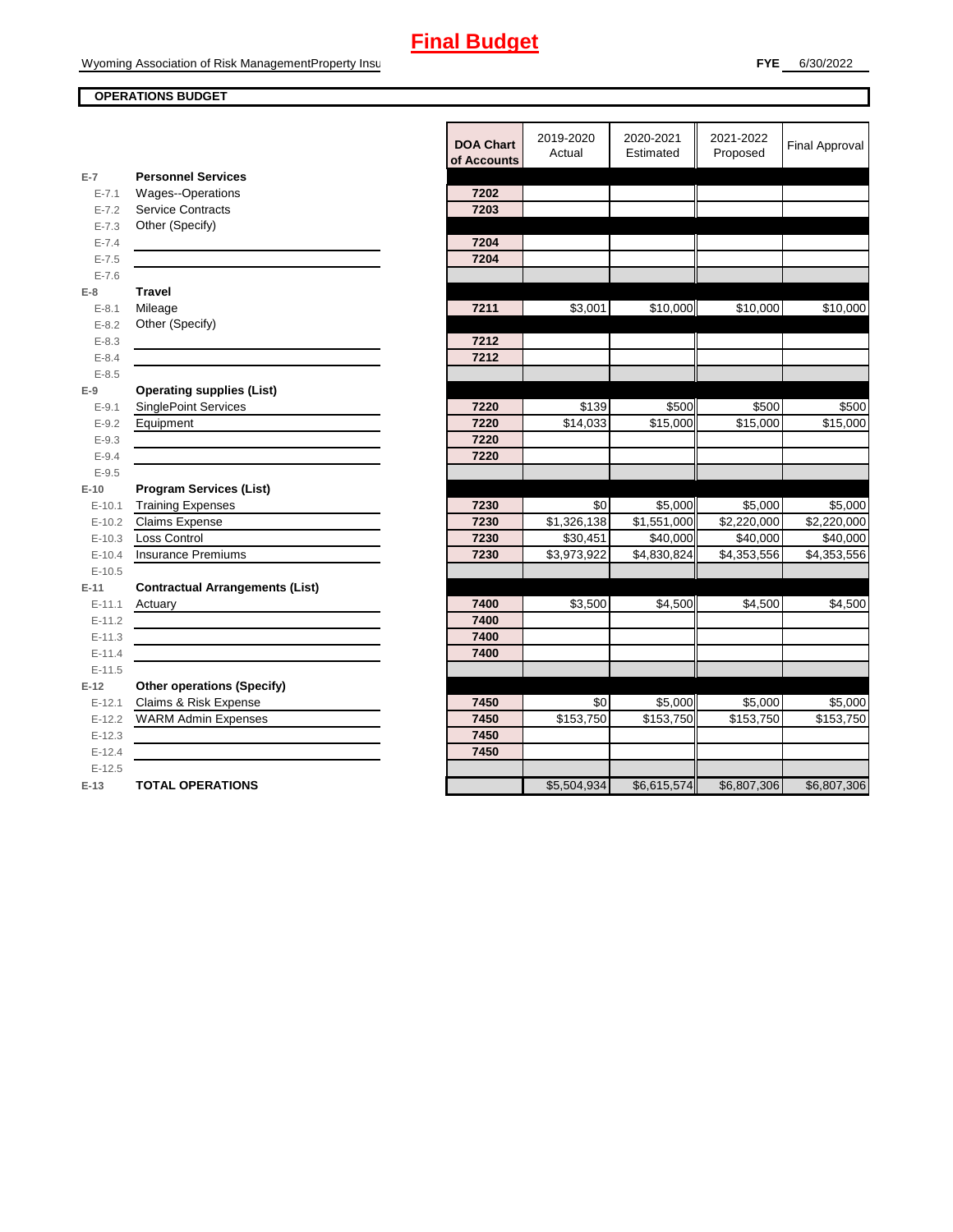#### **INDIRECT COSTS BUDGET**

|          |                              | <b>DOA Chart</b><br>of Accounts | 2019-2020<br>Actual | 2020-2021<br>Estimated | 2021-2022<br>Proposed | Final Approval |
|----------|------------------------------|---------------------------------|---------------------|------------------------|-----------------------|----------------|
| $E-14$   | Insurance                    |                                 |                     |                        |                       |                |
| $E-14.1$ | Liability                    | 7502                            |                     |                        |                       |                |
| $E-14.2$ | Buildings and vehicles       | 7503                            |                     |                        |                       |                |
| $E-14.3$ | Equipment                    | 7504                            |                     |                        |                       |                |
| $E-14.4$ | Other (Specify)              |                                 |                     |                        |                       |                |
| $E-14.5$ |                              | 7505                            |                     |                        |                       |                |
| $E-14.6$ |                              | 7505                            |                     |                        |                       |                |
| $E-14.7$ |                              |                                 |                     |                        |                       |                |
| $E-15$   | Indirect payroll costs:      |                                 |                     |                        |                       |                |
| $E-15.1$ | FICA (Social Security) taxes | 7511                            |                     |                        |                       |                |
| $E-15.2$ | <b>Workers Compensation</b>  | 7512                            |                     |                        |                       |                |
| $E-15.3$ | <b>Unemployment Taxes</b>    | 7513                            |                     |                        |                       |                |
| $E-15.4$ | Retirement                   | 7514                            |                     |                        |                       |                |
| $E-15.5$ | <b>Health Insurance</b>      | 7515                            |                     |                        |                       |                |
| $E-15.6$ | Other (Specify)              |                                 |                     |                        |                       |                |
| $E-15.7$ |                              | 7516                            |                     |                        |                       |                |
| $E-15.8$ |                              | 7516                            |                     |                        |                       |                |
| $E-15.9$ |                              |                                 |                     |                        |                       |                |
|          |                              |                                 |                     |                        |                       |                |
| $E-17$   | <b>TOTAL INDIRECT COSTS</b>  |                                 | \$0                 | \$0                    | \$0                   | \$0            |

#### **DEBT SERVICE BUDGET**

| <b>DOA Chart</b><br>of Accounts | 2019-2020<br>Actual | 2020-2021<br>Estimated | 2021-2022<br>Proposed | <b>Final Approval</b> |
|---------------------------------|---------------------|------------------------|-----------------------|-----------------------|
| 6401                            |                     |                        |                       |                       |
| 6410                            |                     |                        |                       |                       |
| 6420                            |                     |                        |                       |                       |
|                                 | \$0                 |                        | SC.                   | \$0                   |

**D-1 Debt Service**

D-1.1 Principal

D-1.2 **Interest** 

D-1.3 **Fees** 

**D-2 TOTAL DEBT SERVICE**